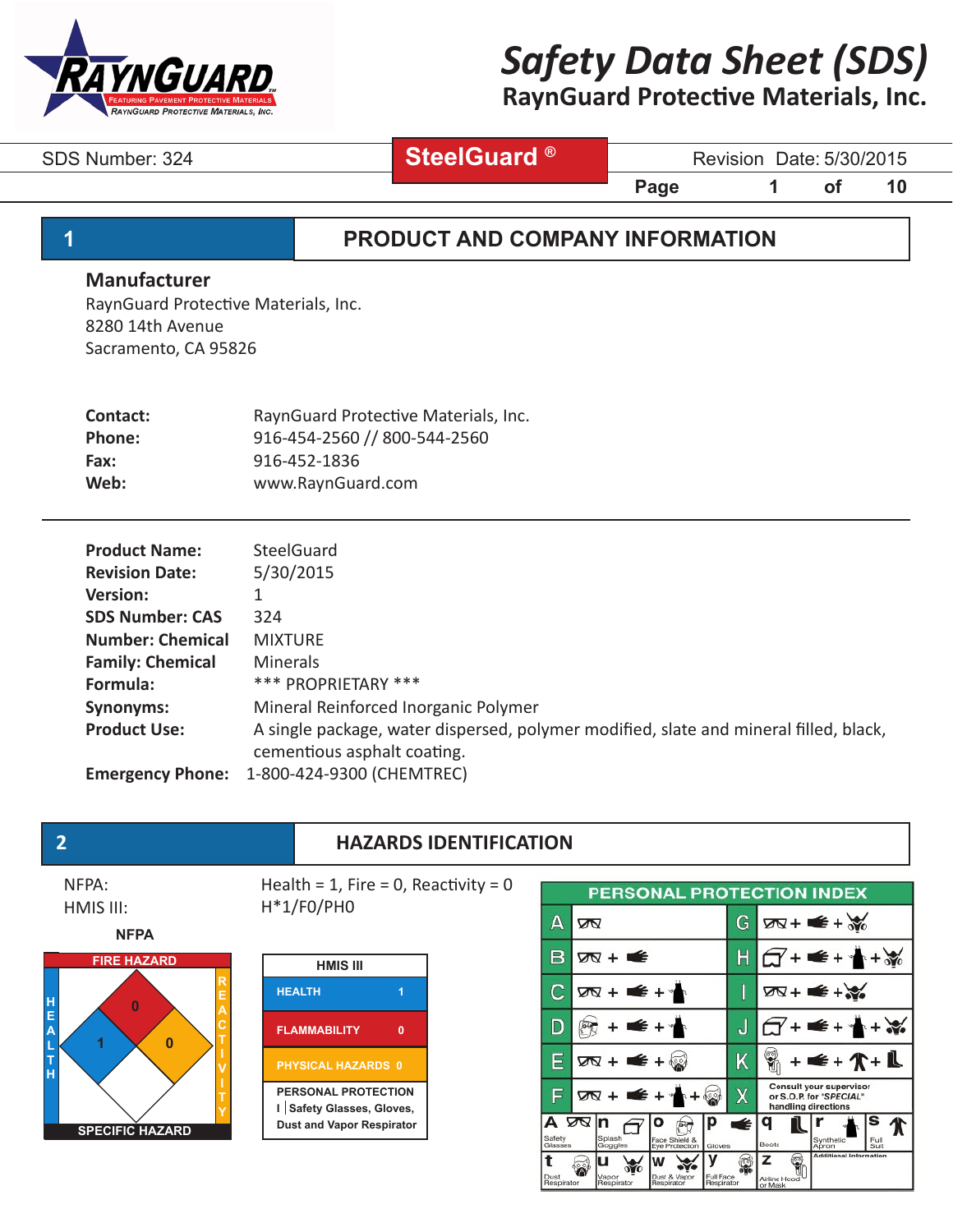

# **RaynGuard Protective Materials, Inc.**

| SDS Number: 323 | <b>ReelGuard®</b> |       | Revision Date: 5/30/2015 |  |    |
|-----------------|-------------------|-------|--------------------------|--|----|
|                 |                   | 'Page |                          |  | 10 |

#### **GHS Signal Word: DANGER**

**GHS Hazard Pictograms:**



### **GHS Classifications:**

Health, Skin corrosion/irritation, 2

Health, Serious Eye Damage/Eye Irritation, 2 B

Health, Specific target organ toxicity - Single exposure, 3

Health, Carcinogenicity, 2

Health, Specific target organ toxicity - Repeated exposure, 2

#### **GHS Phrases:**

- H315 Causes skin irritation
- H320 Causes eye irritation
- H335 May cause respiratory irritation
- H351 Suspected of causing cancer
- H373 May cause damage to organs through prolonged or repeated exposure

#### **GHS Precautionary Statements:**

- P260 Do not breathe dust.
- P262 Do not get in eyes, on skin, or on clothing.
- P264 Wash skin thoroughly after handling.
- P270 Do not eat, drink or smoke when using this product.
- P271 Use only outdoors or in a well-ventilated area.
- P280 Wear protective gloves/protective clothing/eye protection/face protection.
- P302+352 IF ON SKIN: Wash with soap and water.
- P304+340 IF INHALED: Remove victim to fresh air and keep at rest in a position comfortable for breathing.
- P305+351+338 IF IN EYES: DO NOT RUB. Rinse continuously with water for several minutes.
	- Remove contact lenses if present and easy to do. Continue rinsing.
- P312 Call a POISON CENTER or doctor/physician if you feel unwell.
- P333+313 If skin irritation or a rash occurs: Get medical advice/attention.
- P337+313 If eye irritation persists: Get medical advice/attention.
- P362 Take off contaminated clothing and wash before reuse.
- P501 Dispose of contents/container to an approved waste disposal plant.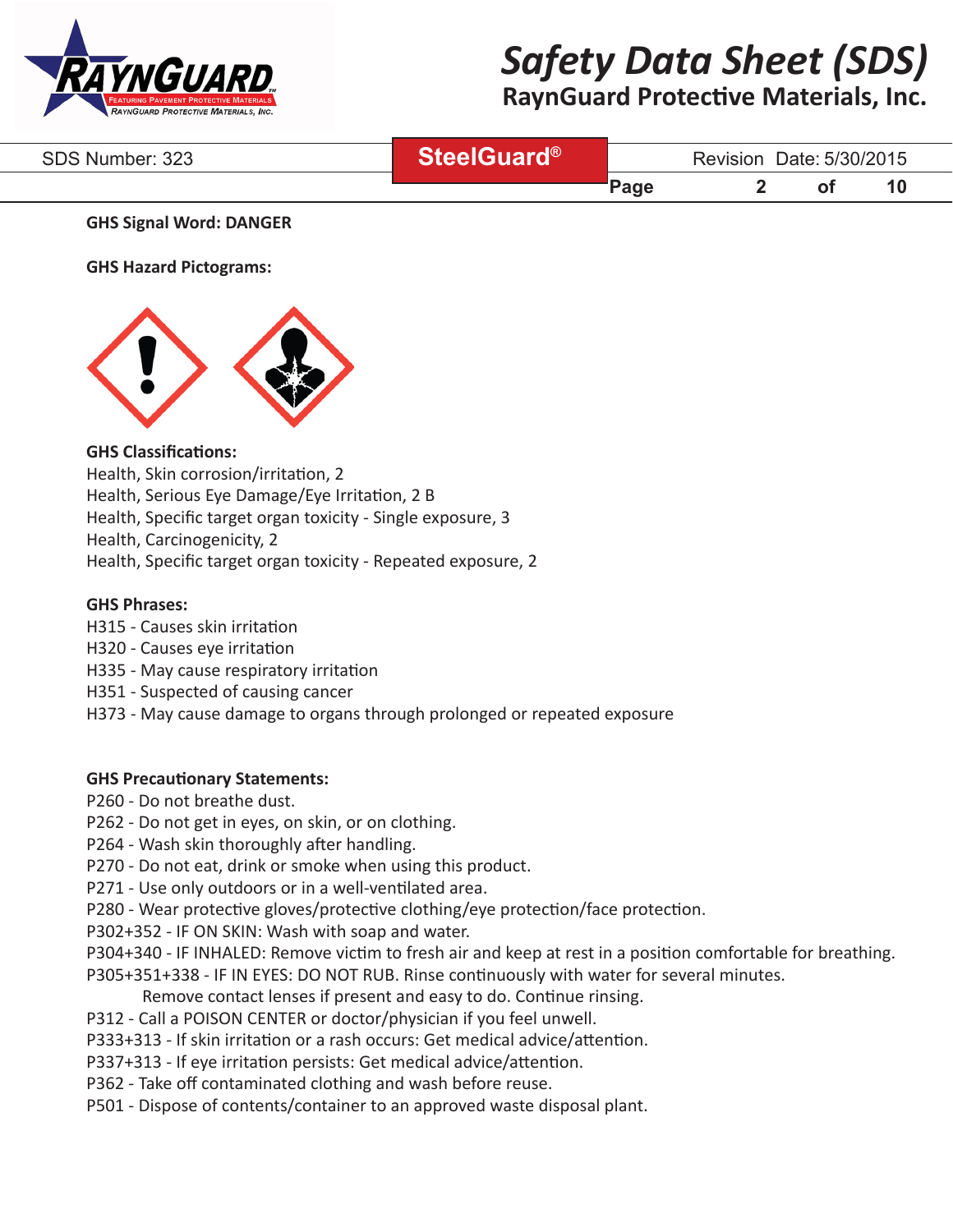

**RaynGuard Protective Materials, Inc.**

SDS Number: 323 **ReelGuard<sup>®</sup>** Revision Date: 5/30/2015

**Page 3 of 10** 

### **3 COMPOSITION/INFORMATION ON INGREDIENTS**

| Ingredients:                                                                                                                                                                                                                                                                                                                                                                                                                                   |                                                   |  |                                                 |  |                                                                                                    |
|------------------------------------------------------------------------------------------------------------------------------------------------------------------------------------------------------------------------------------------------------------------------------------------------------------------------------------------------------------------------------------------------------------------------------------------------|---------------------------------------------------|--|-------------------------------------------------|--|----------------------------------------------------------------------------------------------------|
|                                                                                                                                                                                                                                                                                                                                                                                                                                                | $\text{Cas}\;\text{\#}$                           |  | Percentage I                                    |  | <b>Chemical Name</b>                                                                               |
|                                                                                                                                                                                                                                                                                                                                                                                                                                                | 1317-65-3<br>8052-42-4<br>14808-60-7<br>1333-86-4 |  | 59-79%<br>10-20%<br>$10 - 20%$<br>$1 \le 1.0\%$ |  | Proprietary, non-hazardous, non-regulated<br>Asphalt<br>Silica, crystalline quartz<br>Carbon black |
| <b>FIRST AID MEASURES</b>                                                                                                                                                                                                                                                                                                                                                                                                                      |                                                   |  |                                                 |  |                                                                                                    |
| Inhalation:<br>Blow nose to remove substance from nasal passages. Give oxygen or artificial respiration if needed.<br>If symptoms develop, move victim to fresh air. If symptoms persist, obtain medical attention.<br>Skin Contact: Wipe/brush off as much chemical as possible from skin BEFORE flushing skin with water. Promptly<br>flush skin with water for at least 15 minutes to ensure all chemical is removed. If reddening and/or a |                                                   |  |                                                 |  |                                                                                                    |

**Eye Contact:**  rash develops and/or persists, obtain medical attention. Do NOT rub eyes. Flush with large amounts of water for at least 15 minutes, lifting upper and lower lids occasionally. If irritation persists, obtain medical attention.

**Ingestion:** No need for first aid is anticipated. If symptoms develop, obtain medical attention. Do NOT induce vomiting unless instructed to do so by medical personnel.

#### **Most important symptoms and effects, both acute and delayed:**

The most important known symptoms and effects are described in the labelling (see Section 2) and/or Section 11. Prolonged inhalation of Silica, crystalline quartz may result in silicosis. Silicosis is a disabling pulmonary fibrosis characterized by fibrotic changes and miliary nodules in the lungs and may be accompanies by a dry cough, shortness of breath, emphysema, decreased chest expansion, and increased susceptibility to tuberculosis. In advanced stages, loss of appetite, pleuritic pain, and total incapacity to work may occur. Advanced silicosis may result in death due to cardiac failure or destruction of lung tissue. Silica, crystalline quartz is classified as Group 1 "Known to be carcinogenic to humans" by the IARC and "Sufficient evidence" of carcinogenicity by the NTP. The chronic health risks are associated with respiring particles of 3-4 microns over protracted periods of time. Currently, there is a limited understanding of the mechanisms of crystalline silica toxicity, including its mechanisms for lung carcinogenicity. Additional studies are needed to determine whether the cell transforming activity of quartz is related to its carcinogenic potential.

### **Indication of any immediate medical attention and special treatment needed:**

No data available.

| <b>Flammability:</b>       | Not flammable     |
|----------------------------|-------------------|
| <b>Flash Point:</b>        | DNA               |
| <b>Flash Point Method:</b> | DNA               |
| <b>Burning Rate:</b>       | No data available |
| <b>Autoignition Temp:</b>  | No data available |
| LEL:                       | DNA               |
| UEL:                       | DNA               |

## **5 FIRE FIGHTING MEASURES**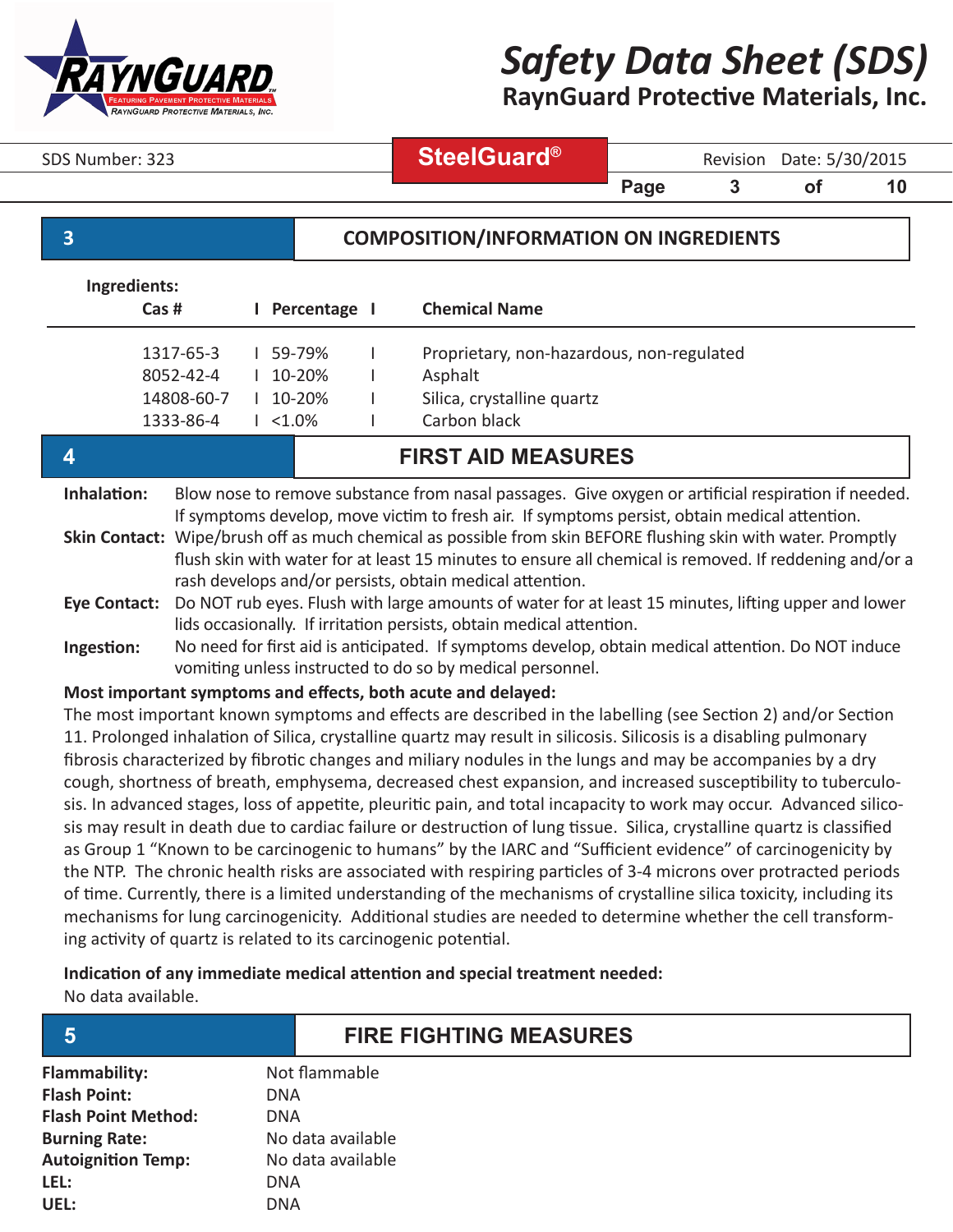

# **RaynGuard Protective Materials, Inc.**

| SDS Number: 323 | <b>DieelGuard®</b> |                           | Revision | Date: 5/30/2015 |    |  |
|-----------------|--------------------|---------------------------|----------|-----------------|----|--|
|                 |                    | $\mathsf{p}_{\text{age}}$ |          | O1              | 10 |  |

#### **Extinguishing Media:**

Water Spray Carbon Dioxide Alcohol-Resistant Foam

#### **Special Hazards Arising From the Substance or Mixture:**

Oxides of Aluminum, Carbon, Calcium, Magnesium, Nitrogen (NOx), Sodium and Sulfur. Unburnt hydrocarbon particulate.

Trace quantities of Ammonia, Hydrogen Sulfide, Formaldehyde, and 2-aminoethanol.

Temperatures above 870 °C may cause Tridymite to form.

Temperatures above 1,470 °C may cause Cristobalite to form.

#### **Advice for Firefighters:**

Firefighters should wear full-face, positive-pressure respirators.

#### **Further Information:**

If incinerated, may release toxic fumes.

Small quantities of Hydrogen Sulfide may be released upon heating. Use caution.

Exercise care when using water to extinguish fires, as hot asphalt products may produce steam and violent foaming. See Section 7 for more information on safe handling.

See Section 8 for more information on personal protection equipment.

See Section 13 for disposal information.

# **6 ACCIDENTAL RELEASE MEASURES**

#### **Personal precautions, protective equipment and emergency procedures:**

Use personal protective equipment, including vapor respirator when handling aqueous product and dust respirator when handling dried product.

Avoid dust formation when handling dried product.

Avoid breathing dust when handling dried product.

Keep from contacting skin or eyes.

Ensure adequate ventilation.

Evacuate personnel to safe areas.

#### **Environmental precautions:**

Prevent further release (leakage/spillage) if safe to do so. Do not allow product to enter drains. Do not allow to drain to environment.

### **Methods and materials for containments and cleaning up:**

Absorb with liquid-binding material (sand, diatomite, universal binders, sawdust).

If cleaning up dried product, sweep up, shovel or collect spilage with an electrically protected vacuum cleaner. Pick up and arrange disposal or dried product without creating dust.

Place contaminated material into suitable, closed containers for disposal.

Dispose of contaminated material according to Section 13.

After spillage has been collected, area may be flushed with water or wet-brushed.

Ensure adequate ventilation.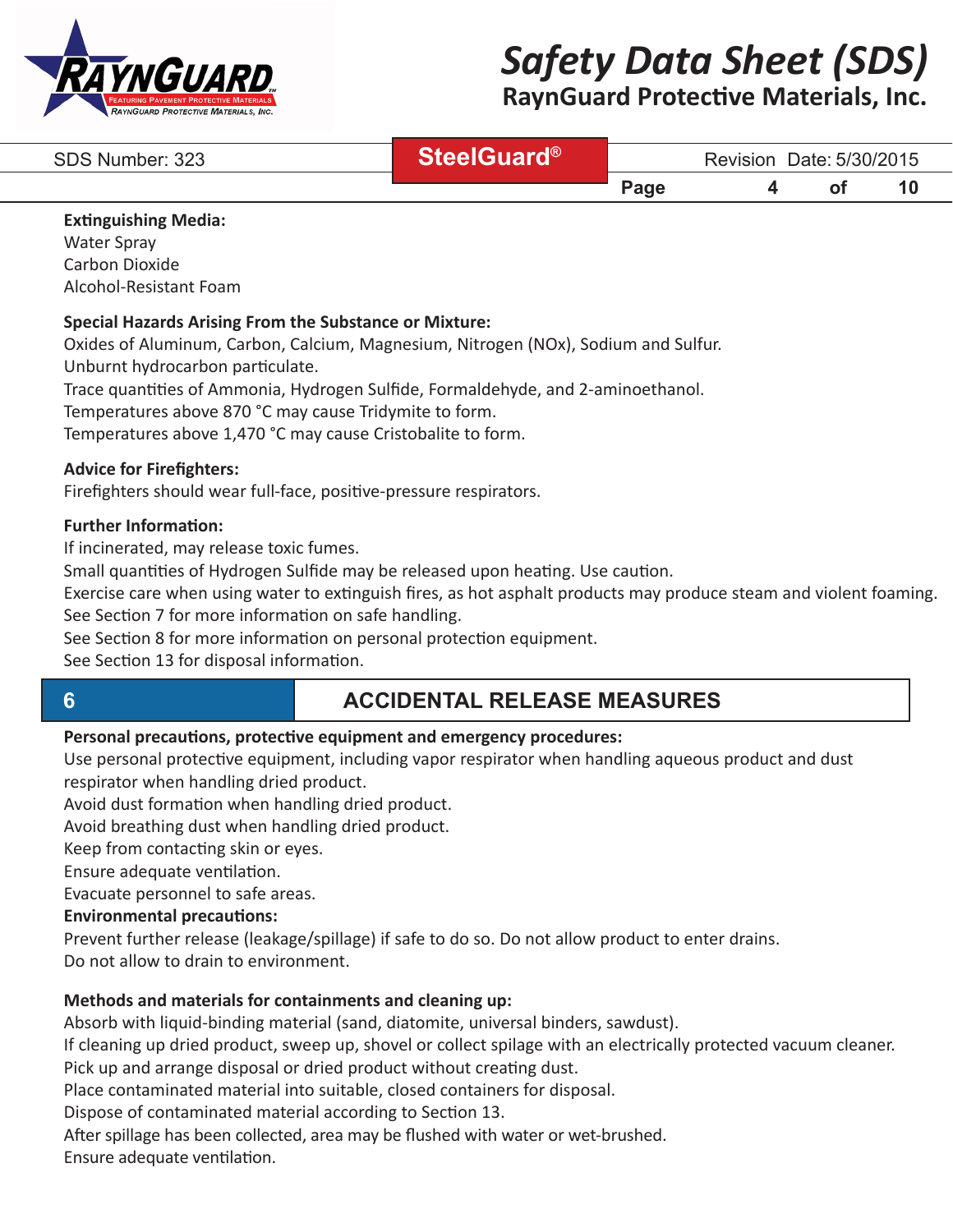

**RaynGuard Protective Materials, Inc.**

|  |  | SDS Number: 323 |  |
|--|--|-----------------|--|
|--|--|-----------------|--|

 **SteelGuard®**

Revision Date: 5/30/2015

**Page 1** of 10

### **Reference to other sections:**

Comply with federal, state and local regulations on reporting spills.

See Section 7 for information on safe handling.

See Section 8 for information on personal protection equipment.

See Section 13 for information on proper disposal.

| 7                                        | <b>HANDLING AND STORAGE</b>                                                                                                                                                                                                                                                                                                                                                                                                                                                                                                                                      |
|------------------------------------------|------------------------------------------------------------------------------------------------------------------------------------------------------------------------------------------------------------------------------------------------------------------------------------------------------------------------------------------------------------------------------------------------------------------------------------------------------------------------------------------------------------------------------------------------------------------|
| <b>Handling Precautions:</b>             | Avoid breathing vapors or mist.<br>Avoid formation of dust when handling dried product.<br>Avoid breathing dust when handling dried product.<br>Avoid contact with eyes, skin, or clothing.<br>Keep containers closed when not in use.<br>Do not expose containers to open flame or excessive heat.<br>Do not puncture or drop containers.<br>Handle with care and avoid spillage on the floor.<br>Keep material out of reach of children.<br>Keep material away from incompatible materials.<br>Wash thoroughly after handling.<br>Ensure adequate ventilation. |
| <b>Storage Requirements:</b>             | Keep away from heat, sparks and flames.<br>Store in a dry area.<br>Store away from strong acids, strong bases, strong oxidizing agents, strong<br>reducing agents and Hydrogen Fluoride.                                                                                                                                                                                                                                                                                                                                                                         |
|                                          |                                                                                                                                                                                                                                                                                                                                                                                                                                                                                                                                                                  |
| 8                                        | <b>EXPOSURE CONTROLS/PERSONAL PROTECTION</b>                                                                                                                                                                                                                                                                                                                                                                                                                                                                                                                     |
| <b>Engineering Controls:</b>             | All ventilation should be designed in accordance with OSHA standard<br>(29 CFR 1910.94). Use local exhaust at filling zones and where leakage and dust<br>formation is probable. Use mechanical (general) ventilation for storage areas.<br>Use appropriate ventilation as required to keep Exposure Limits in Air below<br>TLV & PEL limits.                                                                                                                                                                                                                    |
| <b>Personal Protective</b><br>Equipment: | <b>Eye/Face Protection:</b><br>When using material use safety glasses, gloves and combined dust/vapor respira-<br>tor according to HMIS PP, I. All safety equipment should be tested and approved<br>under appropriate government standards such as NIOSH (US) or EN 166 (EU).                                                                                                                                                                                                                                                                                   |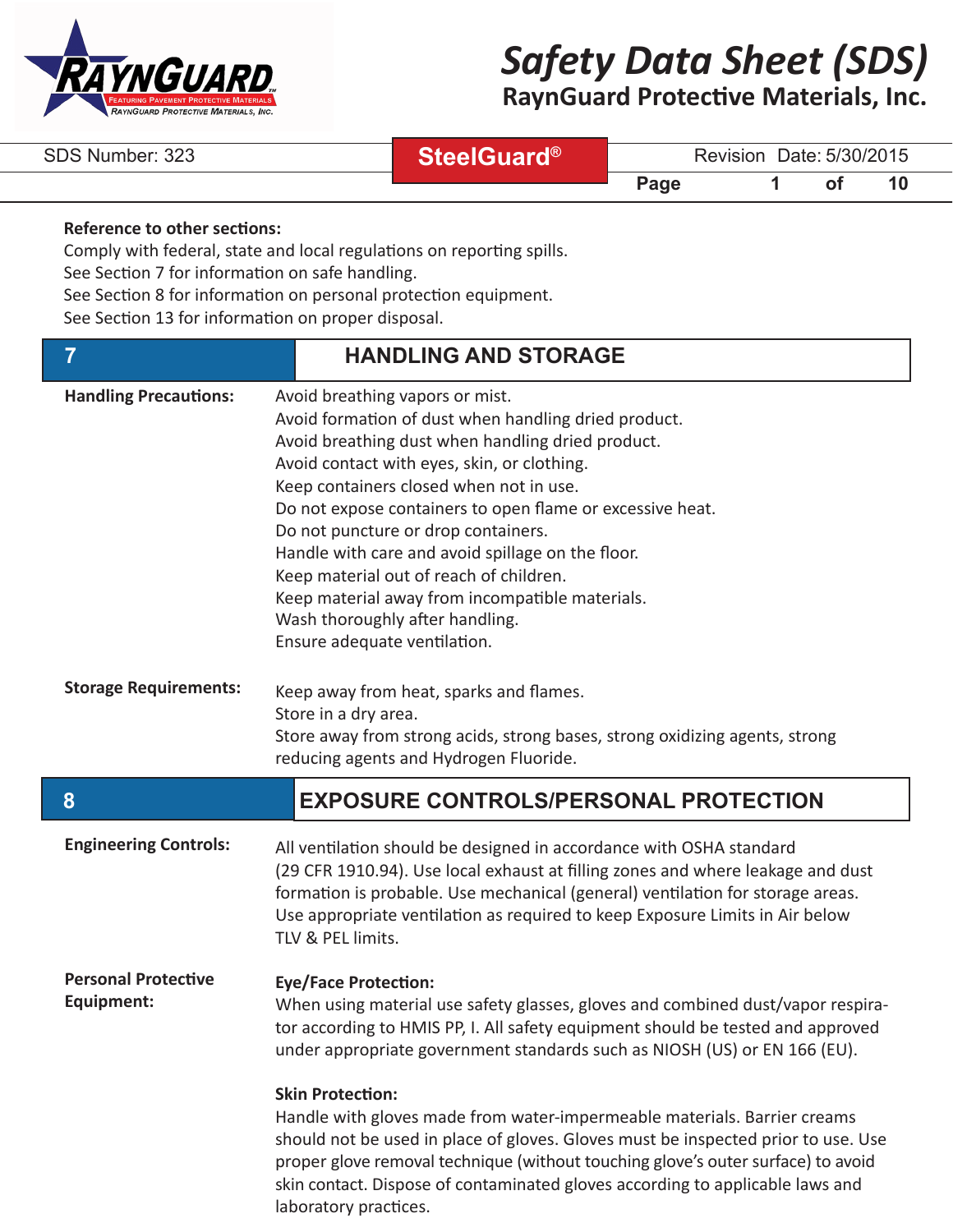

**RaynGuard Protective Materials, Inc.**

| SDS Number: 323 | <b>DieelGuard®</b> |      | Revision Date: 5/30/2015 |  |
|-----------------|--------------------|------|--------------------------|--|
|                 |                    | Page |                          |  |

#### **Body Protection: Personal**

Chemically resistant gloves and safety glasses are recommended. Type of protective equipment should be selected based on concentration amount and conditions of use of this material. **Protective Equipment:**

#### **Respiratory Protection:**

Use of a combined dust/vapor respirator is highly recommended. A full-face dust/ vapor respirator may be required as backup to engineering controls when proper engineering controls are not in place to keep TLV and PEL limits below defined thresholds. All respiratory equipment must either be NIOSH/MSHA-approved (under 30 CFR 11) or NIOSH-approved (under 42 CFR 84).

#### **Control of Environmental Exposure:**

Prevent leakage or spillage if safe to do so. Do not let material enter drains.

#### **Components with workplace control parameters:**

Component(s): Asphalt; Silica, crystalline quartz; Carbon black CAS No(s): 8052-42-4; 14808-60-7; 1333-86-4 USA OSHA (TWA/PEL, General Industry): 30 mg/m<sup>3</sup> (%SiO2+2, Total Dust, 8 hours) USA OSHA (TWA/PEL, General Industry): 10 mg/m<sup>3</sup> (%SiO2+2, Respirable Fraction, 8 hours) USA OSHA (TWA/PEL, General Industry): 250 mppcf\* (%SiO2+5) USA OSHA (TWA/PEL, Construction Industry): 250 mppcf\* (%SiO2+5) USA OSHA (TWA/PEL, Shipyard Employment): 250 mppcf\* (%SiO2+5) USA OSHA Occupational Exposure Limits Table Z-1 Limits for Air Contaminants (TWA): 3.5 mg/m<sup>3</sup> USA ACGIH (TWA/TLV): 0.025 mg/m3 USA NIOSH (TWA/REL): 0.050 mg/m3 Cal/OSHA (TWA/PEL): 0.10 mg/m3 \*mppcf = Millions of particles per cubic foot of air

#### **Biological occupational exposure limits:**

Contains no substances with biological occupational exposure limits values.

# **9 PHYSICAL AND CHEMICAL PROPERTIES**

| Appearance:                   | Thixotropic, flowable black liquid   | Odor:                        | Asphalt                    |
|-------------------------------|--------------------------------------|------------------------------|----------------------------|
| <b>Physical State:</b>        | Liquid                               | <b>Molecular Formula:</b>    | <b>MIXTURE</b>             |
| <b>Odor Threshold:</b>        | Not determined                       | Solubility:                  | 100%                       |
| <b>Particle Size:</b>         | Not determined                       | <b>Softening Point:</b>      | Not determined             |
| <b>Spec Grav./Density:</b>    | 1.318 - 1.678 g/ml (11 - 14 lbs/gal) | <b>Percent Volatile:</b>     | $< 45\%$                   |
| <b>Viscosity:</b>             | Not determined                       | <b>Heat Value:</b>           | Not determined Not deter-  |
| Sat. Vap. Conc.:              | <b>DNA</b>                           | <b>Freezing/Melting Pt.:</b> | mined DNA                  |
| <b>Boiling Point:</b>         | >100 °C (212 °F)                     | <b>Flash Point:</b>          | Not determined             |
| <b>Flammability:</b>          | (solid, gas): Not flammable          | Octanol:                     | $air = 1$ : Not determined |
| <b>Partition Coefficient:</b> | Not determined                       | <b>Vapor Density:</b>        | $< 1\%$                    |
| <b>Vapor Pressure:</b>        | (mm Hg @ 20 °C): Not determined      | VOC:                         | Not determined             |
| pH:                           | @ $100\%$ : 5 - 12                   | <b>Bulk Density:</b>         | Not determined             |
| Evap. Rate:                   | (N-Butyl Acetate = 1): Water         | <b>Auto-Ignition Temp:</b>   | <b>DNA</b>                 |
| <b>Molecular Weight:</b>      | <b>MIXTURE</b>                       | UFL/LFL:                     |                            |
| <b>Decomp Temp:</b>           | Not determined                       |                              |                            |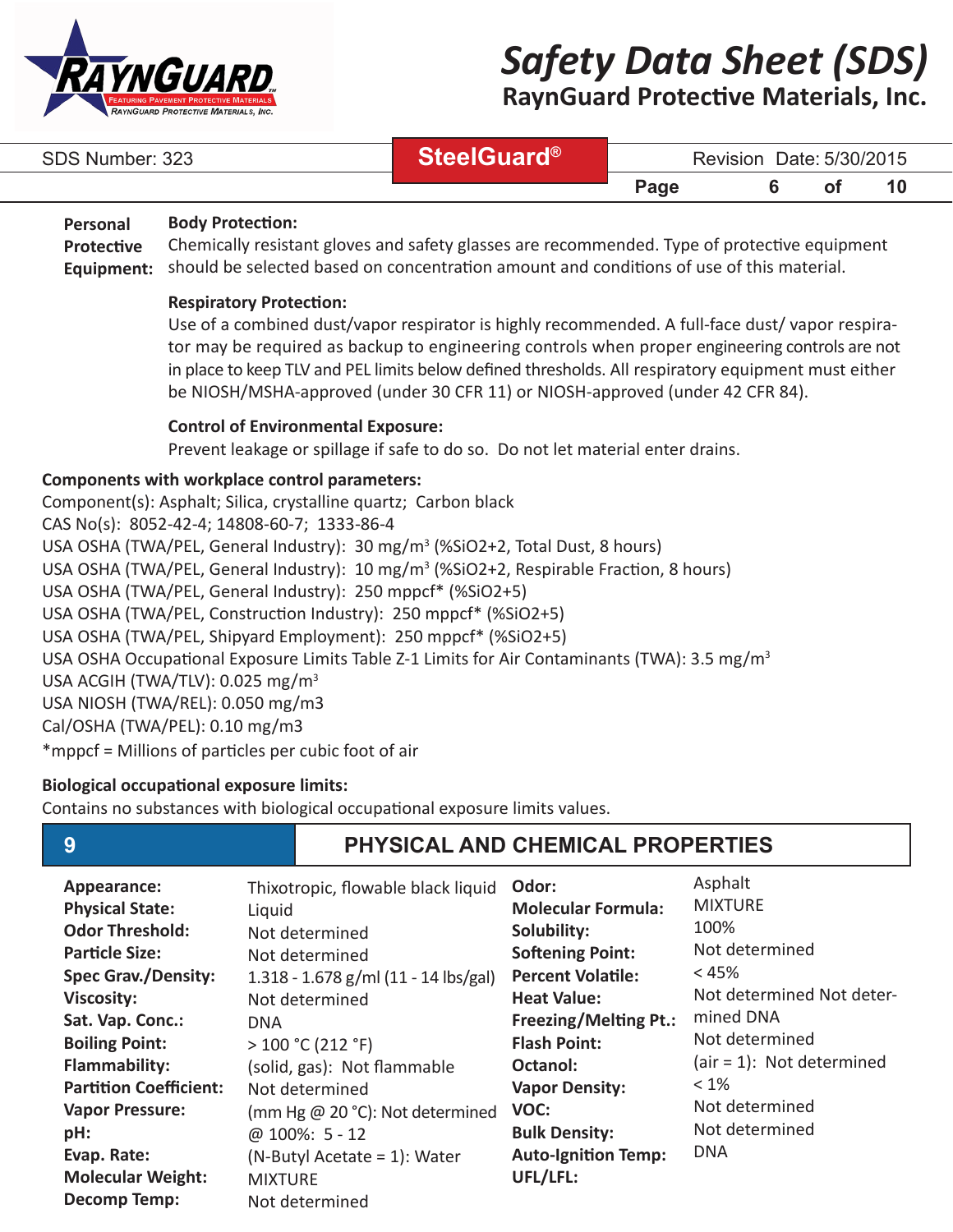

**RaynGuard Protective Materials, Inc.**

 **SteelGuard®**

SDS Number: 323 **SteelGuard** Revision Date: 5/30/2015

**Page 7 of 10** 

| 10                                                                      | <b>STABILITY AND REACTIVITY</b>                                                                                                                                                                                                                                                                                            |
|-------------------------------------------------------------------------|----------------------------------------------------------------------------------------------------------------------------------------------------------------------------------------------------------------------------------------------------------------------------------------------------------------------------|
| Stability:<br><b>Conditions to Avoid:</b><br><b>Materials to Avoid:</b> | Product is stable under normal conditions.<br>Incompatibilities, flames, ignition sources.<br>Strong acids, strong bases, strong oxidizing agents, strong reducing agents and<br>Hydrogen Fluoride.                                                                                                                        |
|                                                                         | Hazardous Decomposition: Oxides of Aluminum, Carbon, Calcium, Magnesium, Nitrogen (NOx), Sodium and<br>Sulfur. Trace quantities of Ammonia, Hydrogen Sulfide, Formaldehyde, and<br>2-aminoethanol.<br>Temperatures above 870 °C may cause Tridymite to form.<br>Temperatures above 1470 °C may cause Cristobalite to form. |
| Hazardous Polymerization: Will not occur.                               |                                                                                                                                                                                                                                                                                                                            |

# **11 TOXICOLOGICAL INFORMATION**

**Component(s):** Asphalt; Silica, crystalline quartz; Carbon black **CAS No(s):** 8052-42-4; 14808-60-7; 1333-86-4

#### **Acute Toxicity:**

LD50 Oral - Rat: 500 mg/kg LD50 Dermal - Rabbit: > 2,000 mg/kg

**Skin Corrosion/Irritation:** Causes skin irritation.

**Serious Eye Damage/Eye Irritation:** Causes eye irritation.

**Respiratory or Skin Sensation:** No data available

**Germ Cell Mutagenicity:** No data available

**Carcinogenicity:** This product is or contains a component that is classifiable as to its carcinogenicity to humans (Silica, crystalline quartz), and two components that are classifiable as possily carcinogenic to humans (Asphalt, Carbon black )based on their IARC, ACGIH, NTP or OSHA classifications. Limited evidence of carcinogenicity in human studies.

- IARC: 1 Group 1: Carcinogenic to humans (Silica, crystalline quartz); 28 Group 28: Possibly carcinogenic to humans (Asphalt, Carbon black).
- ACGIH: No component of this product present at levels greater than or equal to 0.1% is identified as a carcinogen or potential carcinogen by ACGIH.
- NTP: Known to be a human carcinogen (Silica, crystalline quartz).
- OSHA: No component of this product present at levels greater than or equal to 0.1% is identified as a carcinogen or potential carcinogen by OSHA.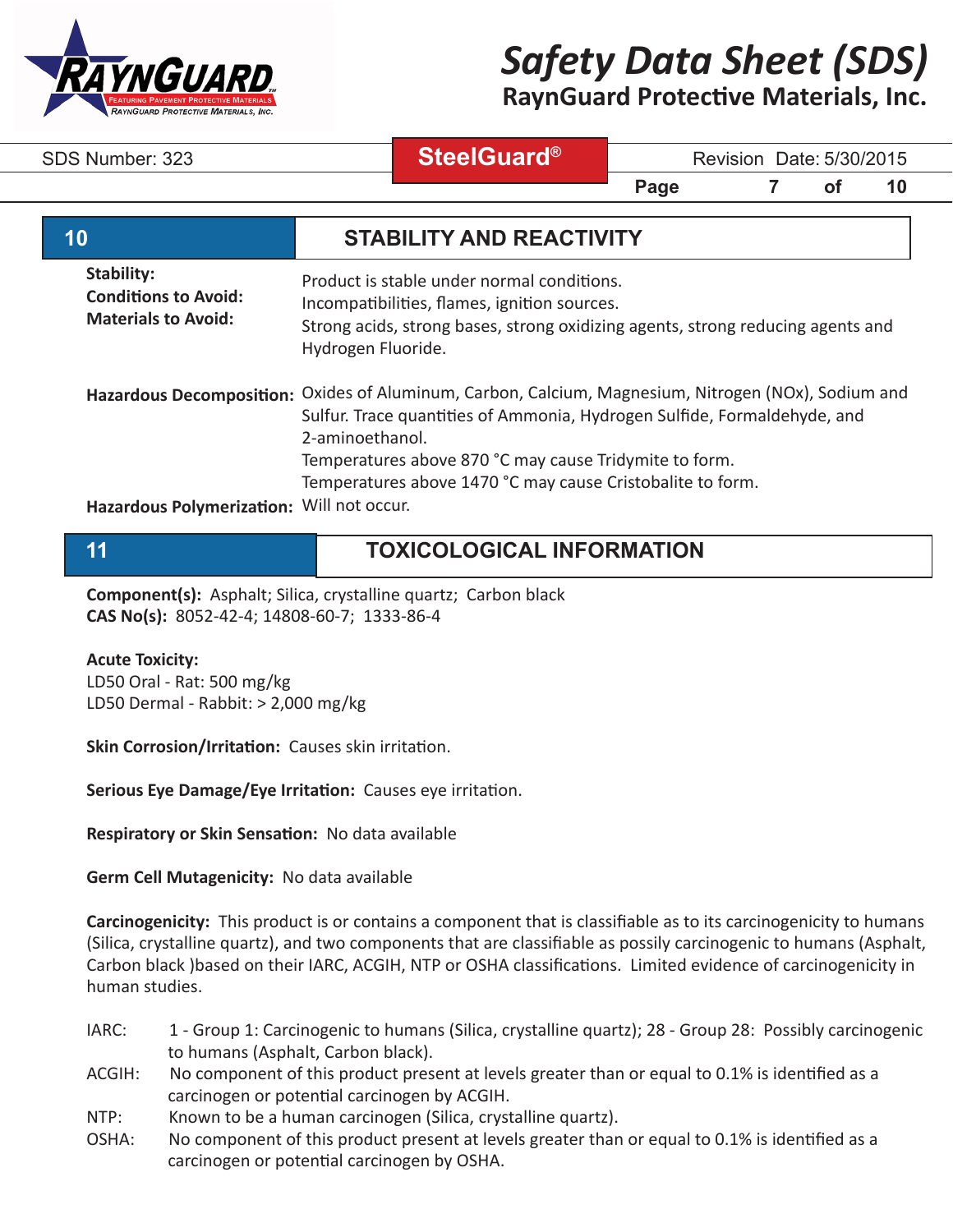

# **RaynGuard Protective Materials, Inc.**

| SDS Number: 323 | <i>reelGuard®</i> | Date: 5/30/2015<br>Revision |  |  |       |  |
|-----------------|-------------------|-----------------------------|--|--|-------|--|
|                 |                   | $\mathbf{p}$ age            |  |  | . A C |  |

Reproductive Toxicity: No data available

Specific Target Organ Toxicity · Single Exposure: No data available

Specific Target Organ Toxicity · Repeated Exposure: Inhalation - May cause damage to organs through prolonged or repeated inhalation exposure when handling dried material.

Aspiration Hazard: No data available

Additional Information: Component: Asphalt; RTECS: CI9900000 Component: Silica, crystalline quartz; RTECS: VV7330000 Component: Carbon black; RTECS: FF5800000

# **12 ECOLOGICAL INFORMATION**

**Component(s):** Asphalt; Silica, crystalline quartz; Carbon black CAS No(s): 8052-42-4; 14808-60-7; 1333-86-4

#### **Toxicity:**

*Toxicity to fish:* LC50 - Danio rerio (Zebra Fish): > 1,000 mg/l (96 h)

*Toxicity to daphnia and other aquatic invertebrates:* Static Test EC50 - Daphnia magna (Water Flea): > 5,600 mg/l (24 h)

*Toxicity to algae:* Static Test EC50 - Desmodesmus subspicatus (Green Algae): > 10,000 mg/l (24 h)

**Persistence and Degradability:**

No data available

**Bioaccumulative Potential:** No data available

**Mobility in Soil:** No data available

**Results of PBT and vPvB Assessment:** Not required/conducted

#### **Other Adverse Effects:**

An environmental hazard cannot be excluded in the event of unprofessional handling or disposal. May be harmful to aquatic life.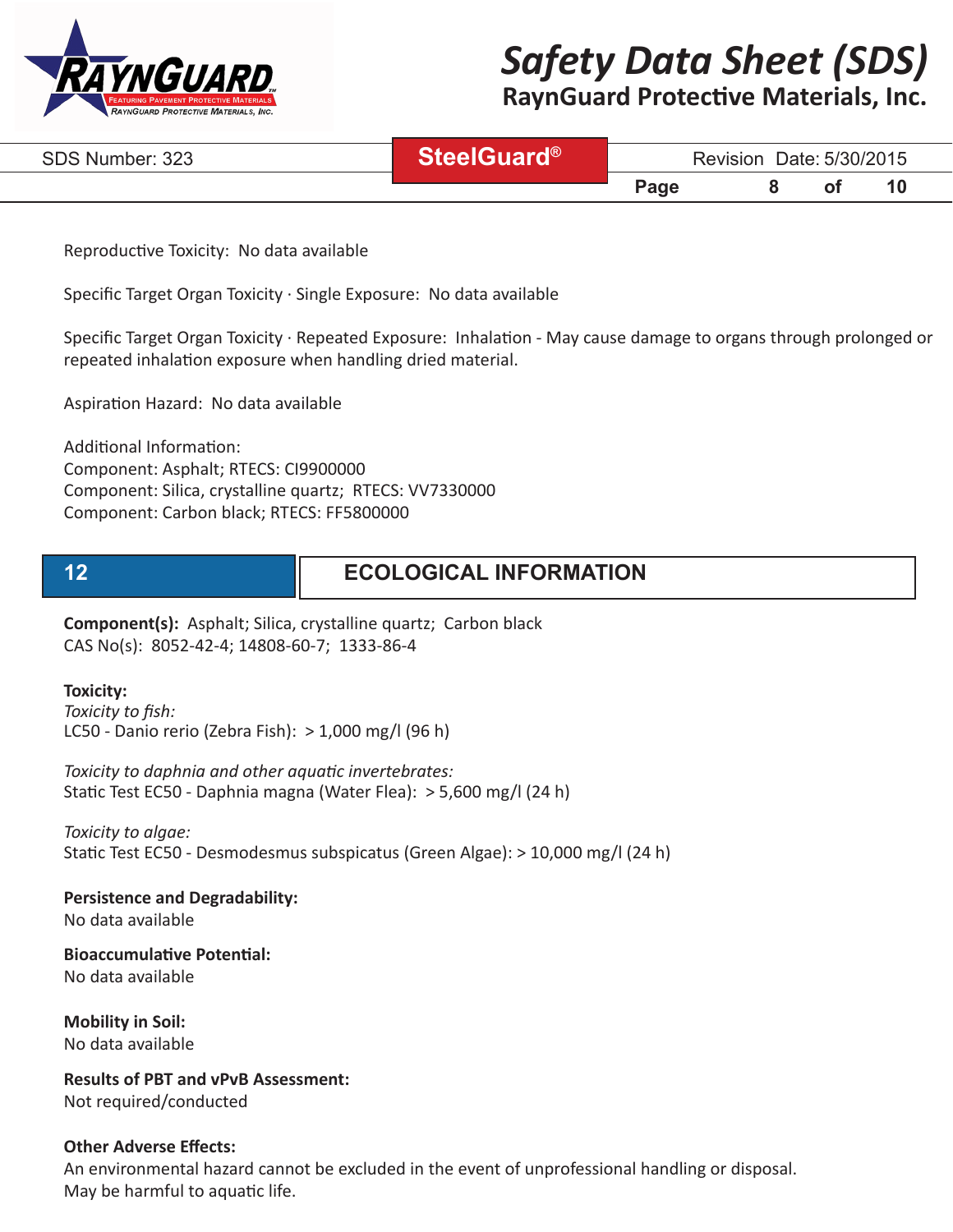

**RaynGuard Protective Materials, Inc.**

## **SteelGuard®**

SDS Number: 323 **SteelGuard** Revision Date: 5/30/2015

### **13 DISPOSAL CONSIDERATIONS**

**Page 5 9 of 10** 

**Product:** Hazardous wastes shall be managed responsibly. All entities that store, transport or handle hazardous waste shall take the necessary measures to prevent risks of pollution, release into the environment or damage to people and animals. Contact a licensed professional waste disposal service to dispose of this material.

**Contaminated Packaging:** Dispose of as unused product.

### **14 TRANSPORT INFORMATION**

### **DOT (US)**

Non-regulated material, liquid

#### **IMDG**

Non-regulated material, liquid

#### **IATA**

Non-regulated material, liquid

## **15 REGULATORY INFORMATION**

### **COMPONENT / (CAS/PERC) / CODES**

\*Asphalt (8052424 10-20%) MASS, NJHS, NRC, PA, PROP65, SARA311/312, TSCA, TXAIR

\*Silica, crystalline quartz (14808607 10-20%) MASS, NJHS, NRC, OSHAWAC, PA, PROP65, SARA311/312, TSCA, TXAIR

\*Carbon black (1333864 <1.0%) MASS, NJHS, OSHAWAC, PA, PROP65, SARA311/312, TSCA, TXAIR

### **REGULATORY KEY DESCRIPTIONS**

MASS = MA Massachusetts Hazardous Substances List

NJHS = New Jersey Right to Know Hazardous Substances

NRC = Nationally Recognized Carcinogens

OSHAWAC = OSHA Workplace Air Contaminants

PA = PA Right-To-Know List of Hazardous Substances

 $PROP65 = CA Prop65$ 

SARA311/312 = SARA 311/312 Toxic Chemicals

TSCA = Toxic Substances Control Act

TXAIR = TX Air Contaminants with Health Effects Screening Level